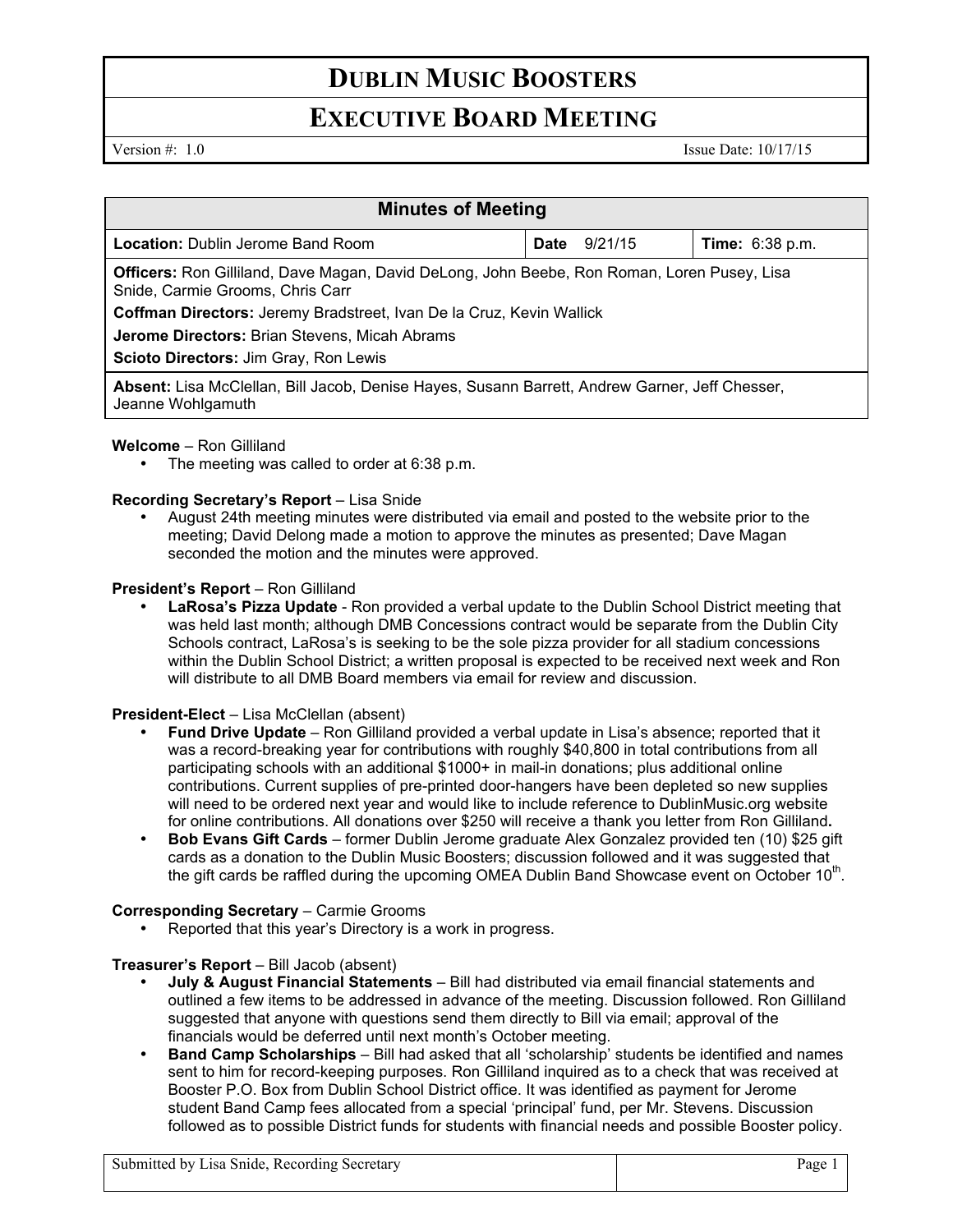# **DUBLIN MUSIC BOOSTERS**

# **EXECUTIVE BOARD MEETING**

Version #: 1.0 Issue Date: 10/17/15

• **Checkwriters & Cash Controls** – Bill had asked for clarification on some handling of cash funds related to Booster Concessions in particular. Discussion followed. Ron Gilliland recommended that a separate meeting with all Treasurers be set to discuss in more detail and draft recommended written procedures for proper accounting methods.

# **Fundraising** - Chris Carr

• **Sponsorship Solicitation** – Chris distributed via email a draft proposal recommending an ongoing plan with various sponsorship levels and corresponding benefits; the overall goal of keeping DMB present and relative in the Dublin community. Discussion followed. Chris will finalize the plan based on feedback received and will begin direct 'letter-writing/email' campaign for solicitations.

# **Website** – Lisa Snide

• Reported that all sites both the main DMB site and school sites are running smoothly and that Google Analytics code was recently added to each site for better traffic reporting; she will have a better update on website traffic stats next month. It was also discussed that DMB consider sponsor ad placement on the website in conjunction with the Sponsorship solicitation.

### **Concessions** – Loren Pusey

- Reported that Concessions team is still working on new reporting process for tracking income/expenses on a monthly basis in electronic format as well as documenting standard cash handling procedures for all 3 schools; will be meeting with Treasurer Bill Jacob.
- Concession activity is in full operation mode among all three high schools.

### **VP – David Delong**

- **Dublin Band Showcase** provided a status update. Trophy Sponsor solicitations are going smoothly with only 9 of 36 spots remaining. Jerome will be hosting a Committee meeting for volunteer duties tonight following the Executive Booster Meeting. T-Shirt pre-sale orders are being collected online and program ad sales are also in motion. All positions for judges have been secured as well as the program announcer. 11 total bands participating in this year's event. First performance begins at 6pm; looking forward to a good show on Saturday, October  $10<sup>th</sup>$ .
- Annual Fund Drive was a success
- $8<sup>th</sup>$  Grade Night scheduled for this Friday, September 25th community concert and tailgate
- Jerome's first band competition will be held on Saturday 9/27

# **VP Coffman – Dave Magan**

- Annual Fund Drive big success; more participation this year from Orchestra students
- Community Concert although the weather was stormy and the game delayed; the event was moved inside to the commons area for dinner and school gymnasium for the performance; awesome hearing the dynamics in this year's show music
- First competition was held this past Saturday 9/19 at Hilliard Bradley; great opportunity to see all of the band students in their new uniforms; show is off to an amazing start.

**VP Scioto** -- Denise Hayes (absent) -- No report.

### **DIRECTOR UPDATES:**

**Mr. Bradstreet -** Thanked the Boosters again for allowing purchase of the new uniforms; color guard uniforms are a bit delayed; warm-ups are also on order and waiting delivery.

**Mr. Stevens** - no additional comments

**Mr. Gray** - no additional comments